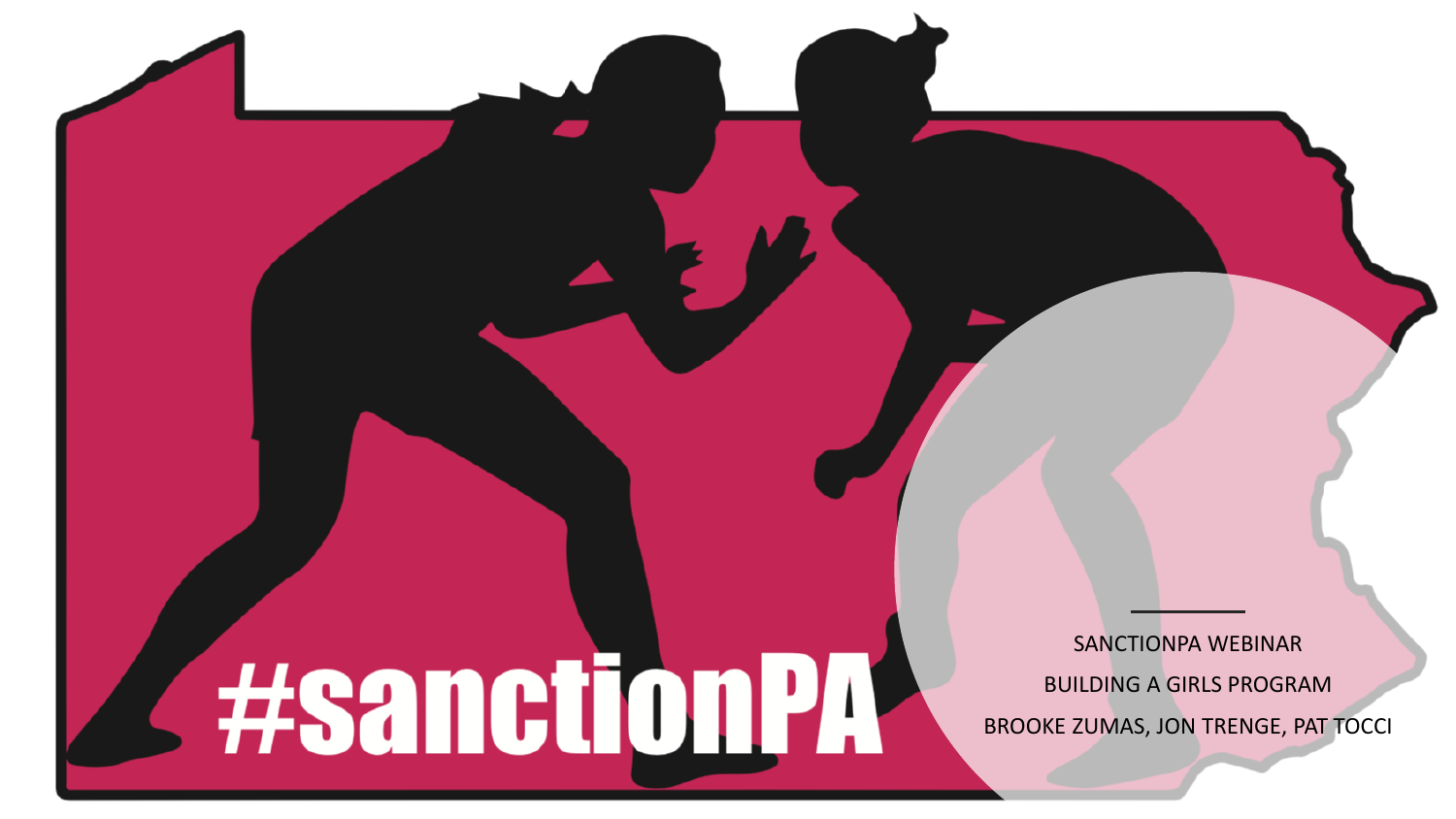Webinar Q and A Overview

- What is SanctionPA
- PIAA and National Girls Wrestling Landscape
- Why add girls wrestling
- PIAA Sanctioning and Team Formation Requirements
- Q and A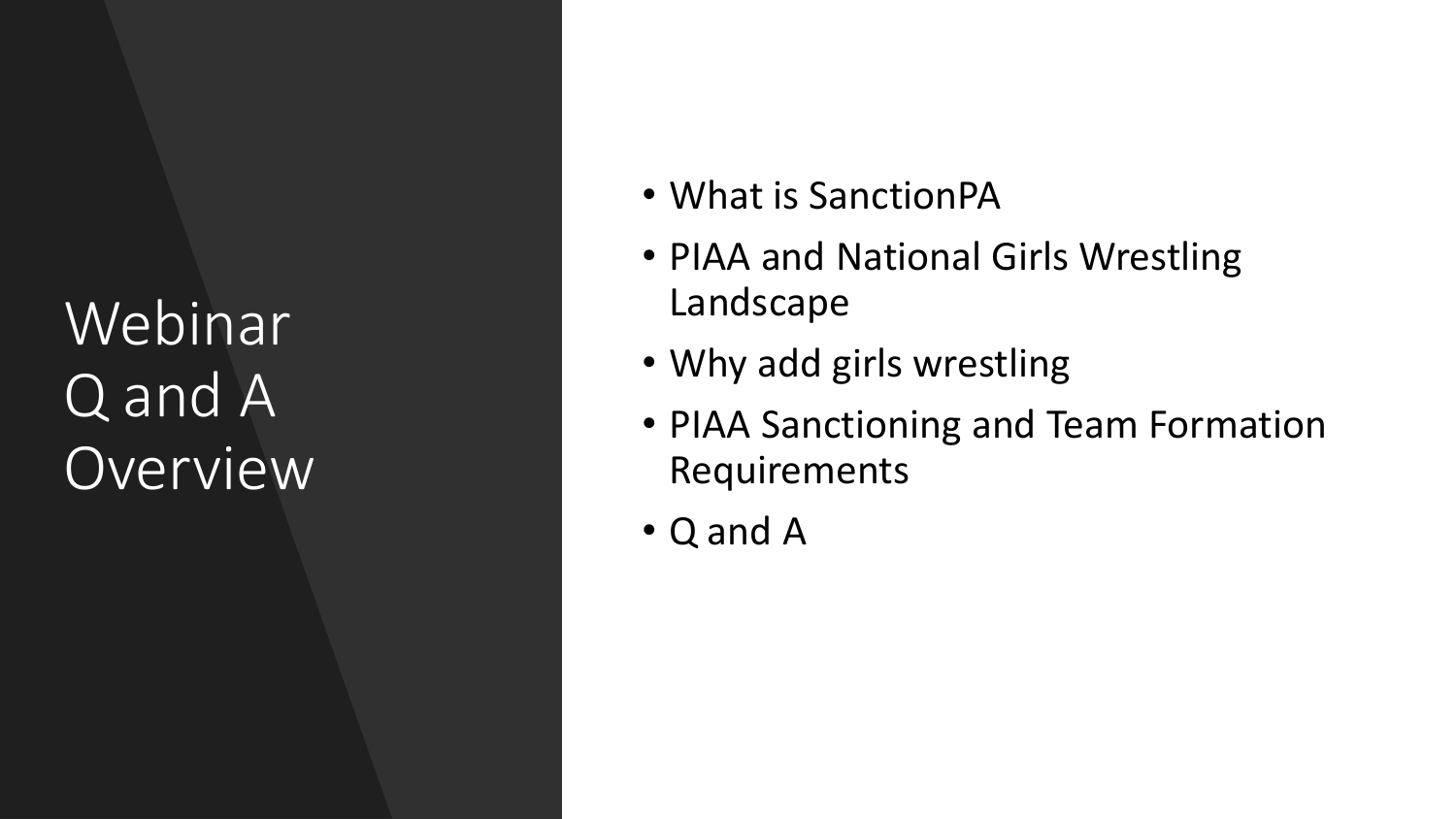# What is SanctionPA ?

- A grassroots effort to work towards getting high school girls wrestling approved as a sanctioned sport in Pennsylvania
- The SanctionPA campaign includes advocacy efforts, education resources, promotional materials and collaboration with schools.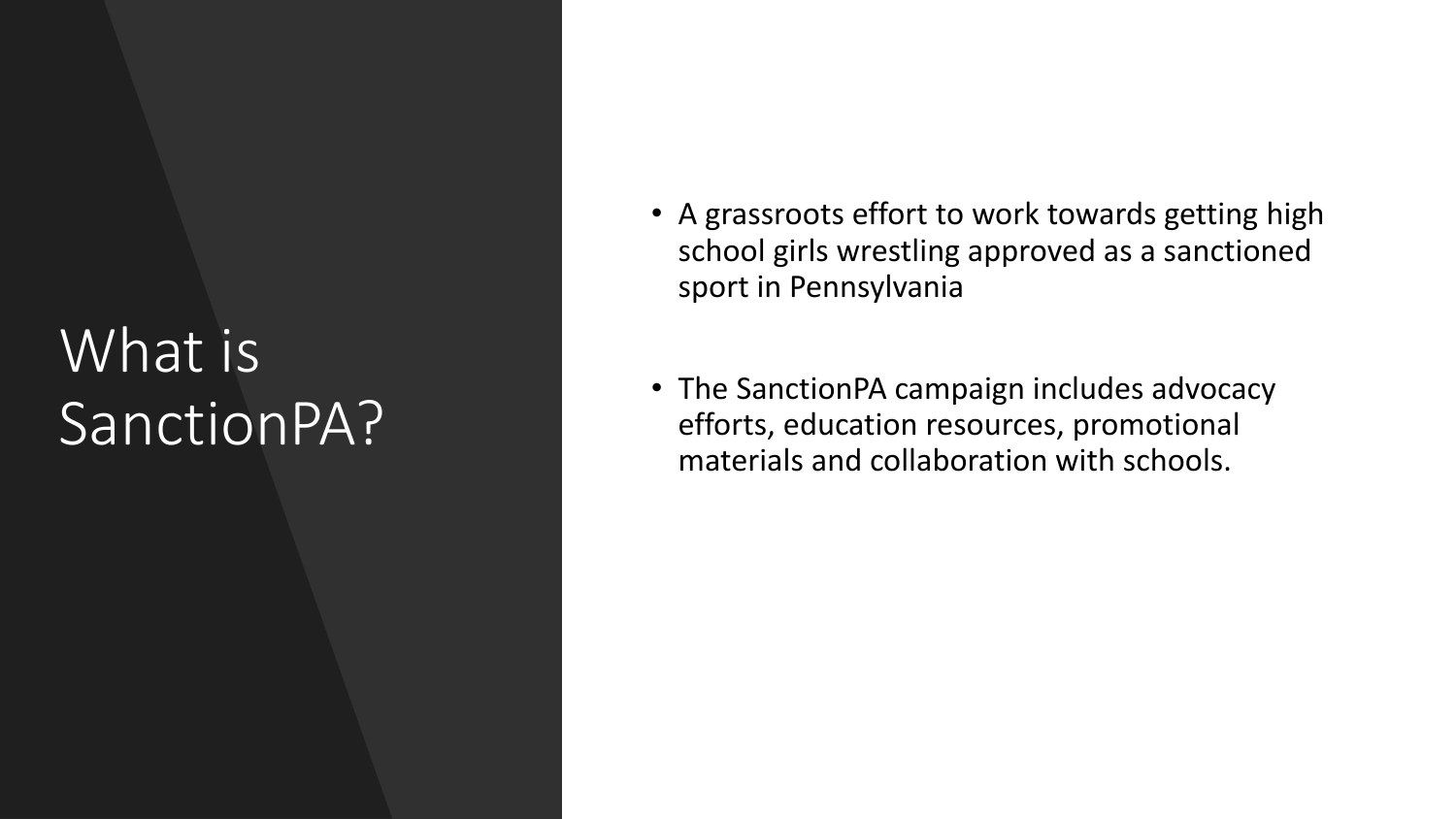# Who Makes Up #SanctionPA

- Pennsylvania USA Wrestling
- Wrestle Like a Girl
- National Wrestling Coaches Association
- National High School Coaches Association
- Pennsylvania Wrestling Coaches Association
- PA Chapter of the National Wrestling Hall of Fame
- Active Female Wrestles
- Public Relations and Media Professionals
- Parents
- Coaches
- High School Athletic Directors and Principals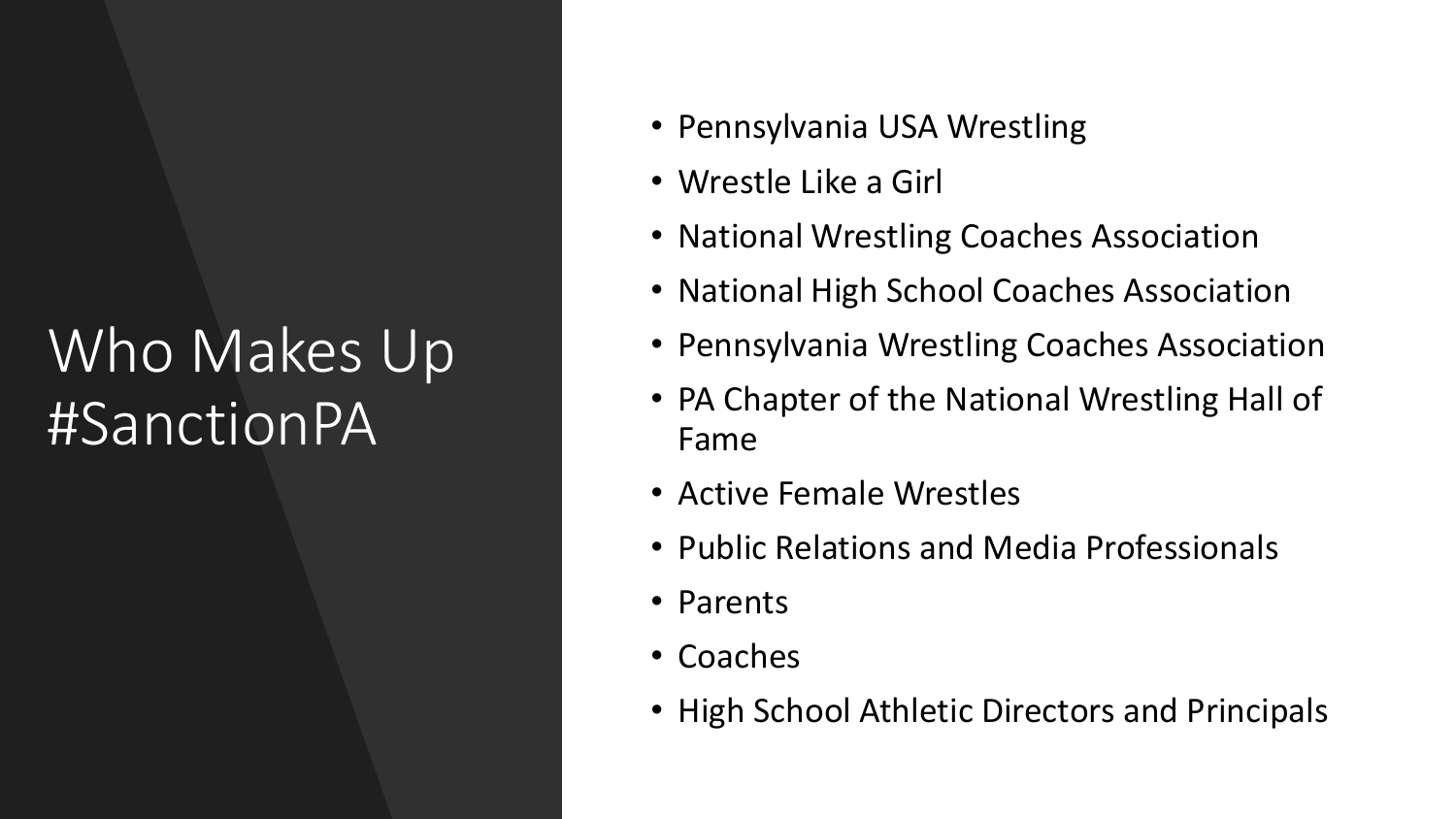# Goals of #SanctionPA

- Work with the PIAA Wrestling Steering committee and state office on sanctioning efforts and the creation of a PIAA State Championship
- Educate wrestling coaches and school administrators on girls wrestling
- Work with individual schools to form official high school girls wrestling teams
- Provide resources to schools and coaches to develop girls teams
- Help coordinate competition opportunities for girls until sanctioning is achieved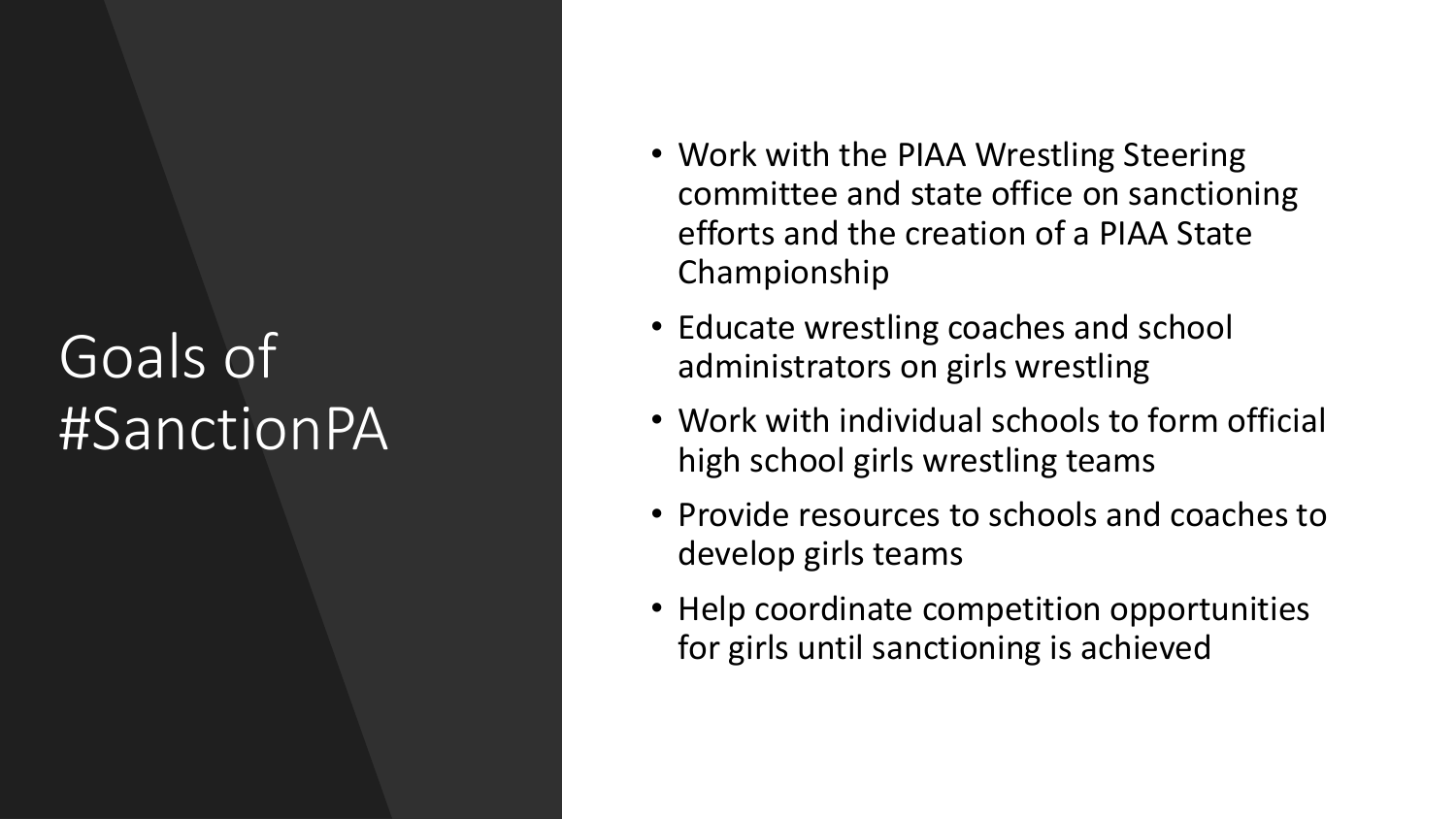PIAA and National Girls **Wrestling** Landscape<sup>1</sup>

- Girls wrestling is the fast growing sport in the country
- 2020 National Girls Number project to be 27,000

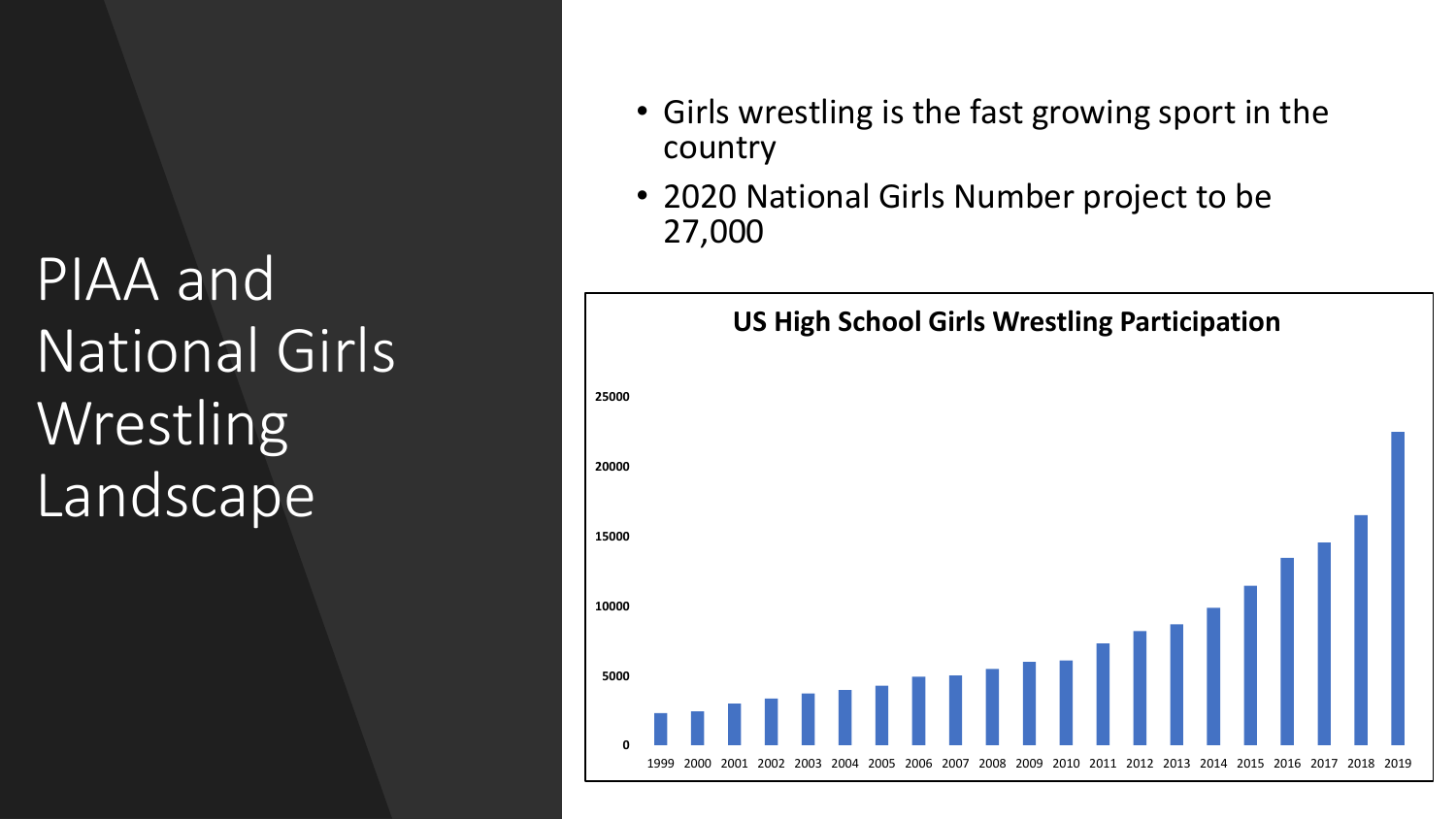PIAA and National Girls Wrestling Landscape

• 22 states have sanctioned girls wrestling

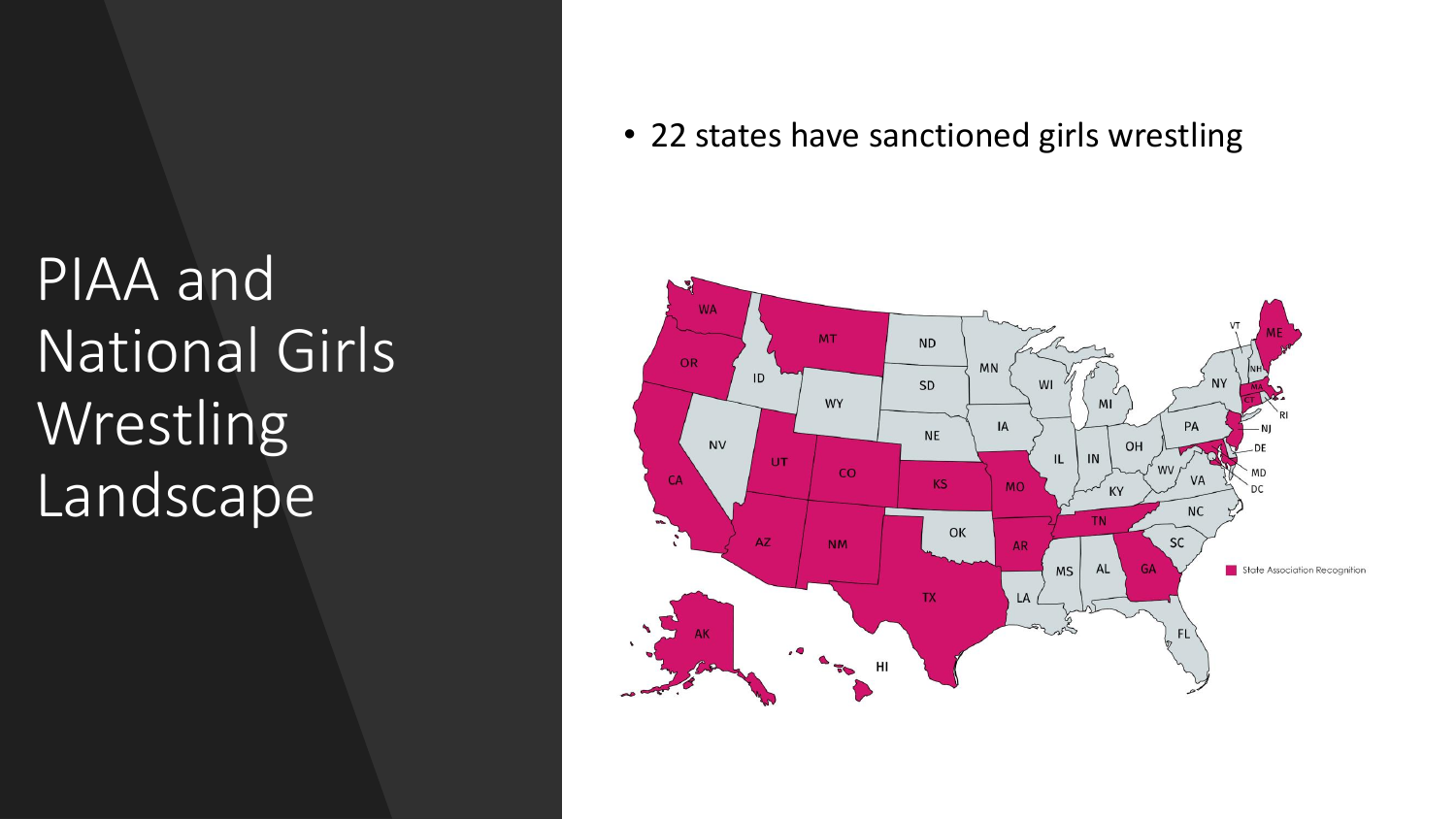PIAA and National Girls Wrestling Landscape

- What has happened to other states that have sanctioned:
	- Once recognized by state association, participation numbers show significant growth in a short period of time
	- ALL states that have sanctioned saw participation numbers increase after sanctioning

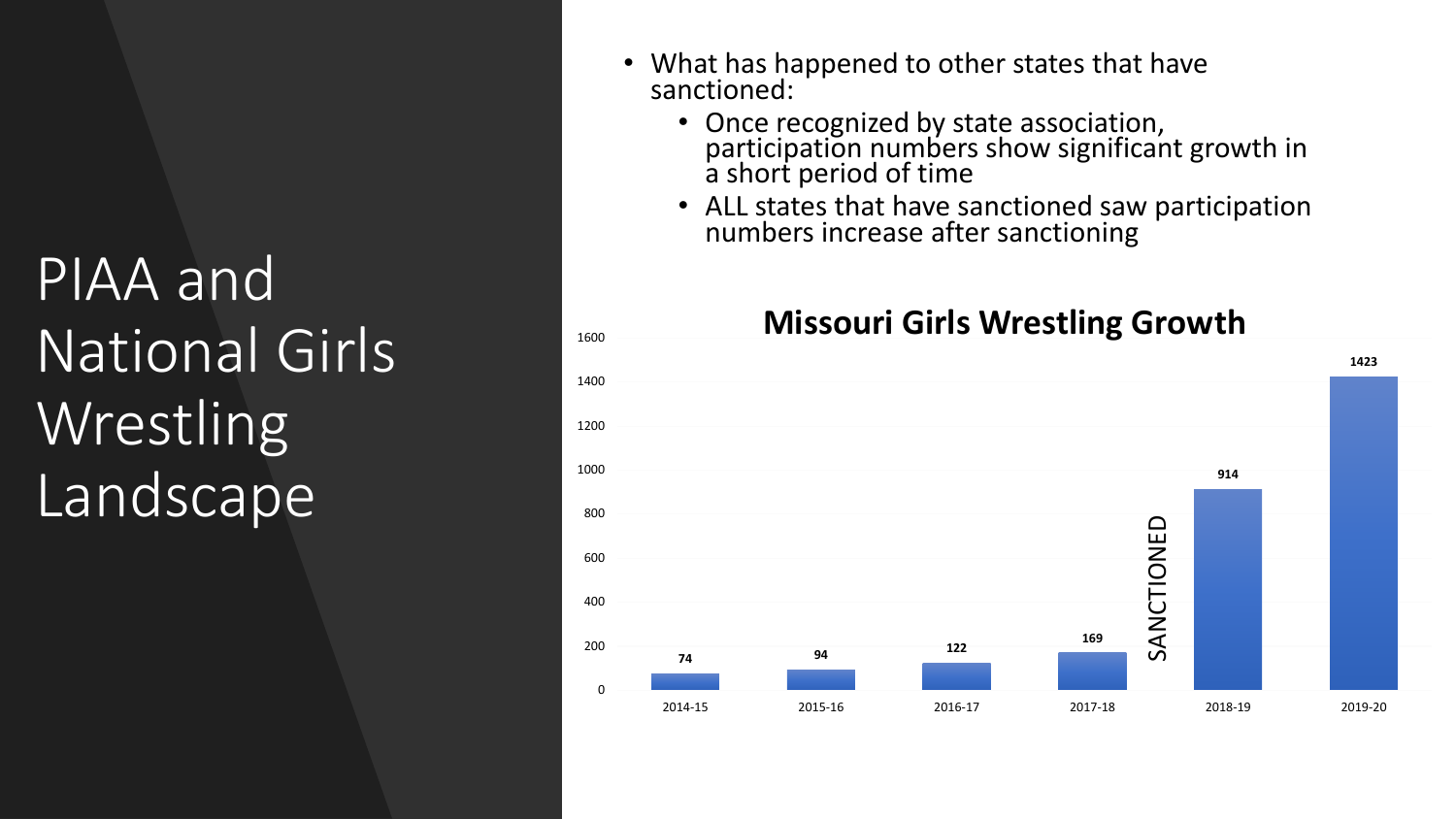PIAA and National Girls Wrestling Landscape

#### **Pennsylvania**

- 229 High School girls
- 139 High School teams
- 289 Junior High Girls
- Over 370 elementary girls participated in PJW qualifiers
- 100% Growth in the past 5 years
- Over 75 College programs, including 5 in Pennsylvania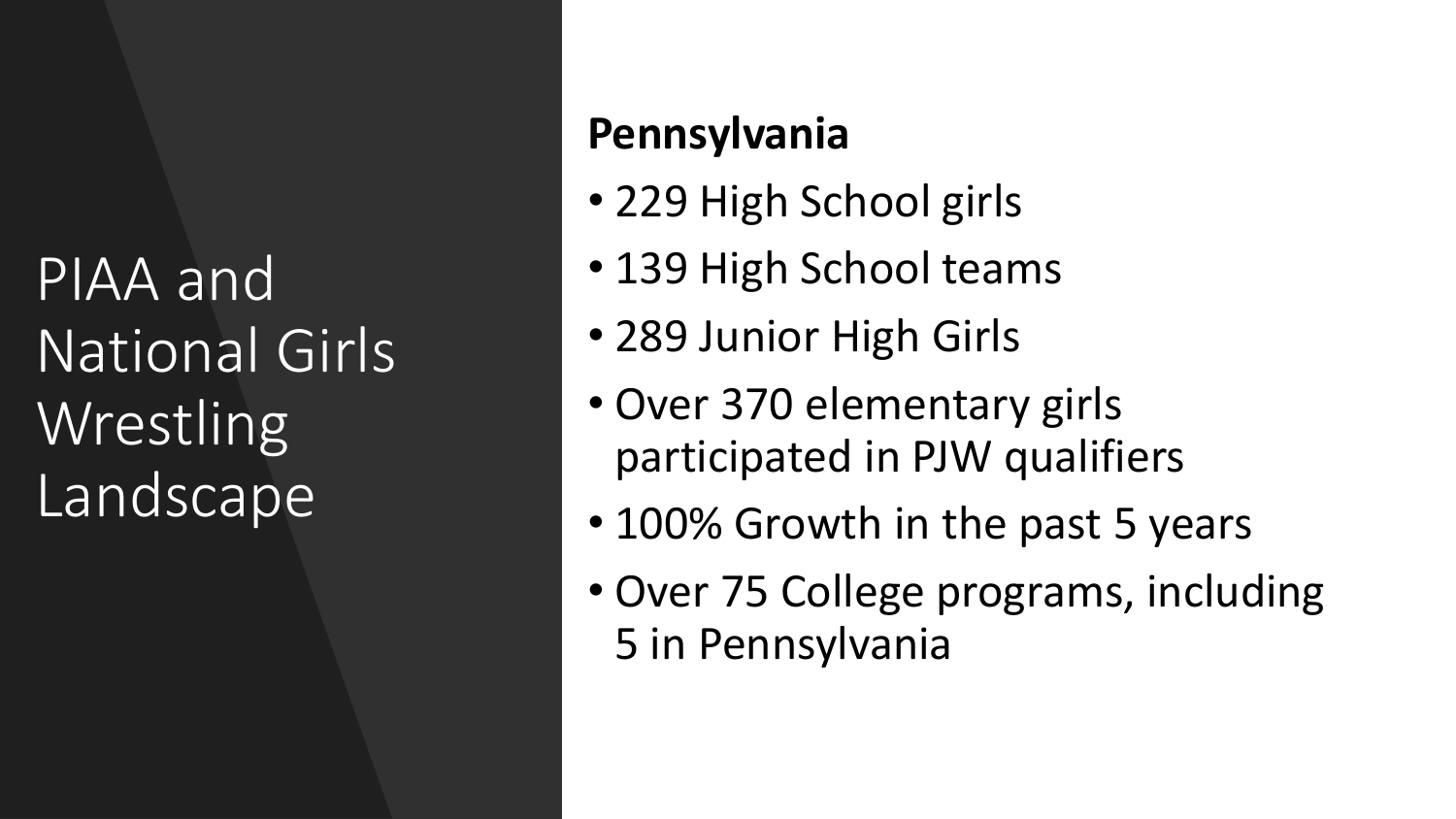# Why Add Girls Wrestling

- Allows girls to wrestle girls
- Addresses the issue of boys from Diocese schools wrestling girls
- Increases winter sport options
- Diversify athletic department
- Closes the gap between Elem/JH and College/Senior Level
- Helps our PA girls take advantage of post-secondary opportunities
- Increases sustainability of boys wrestling programs
- Self Improvement
- Highly cost-effective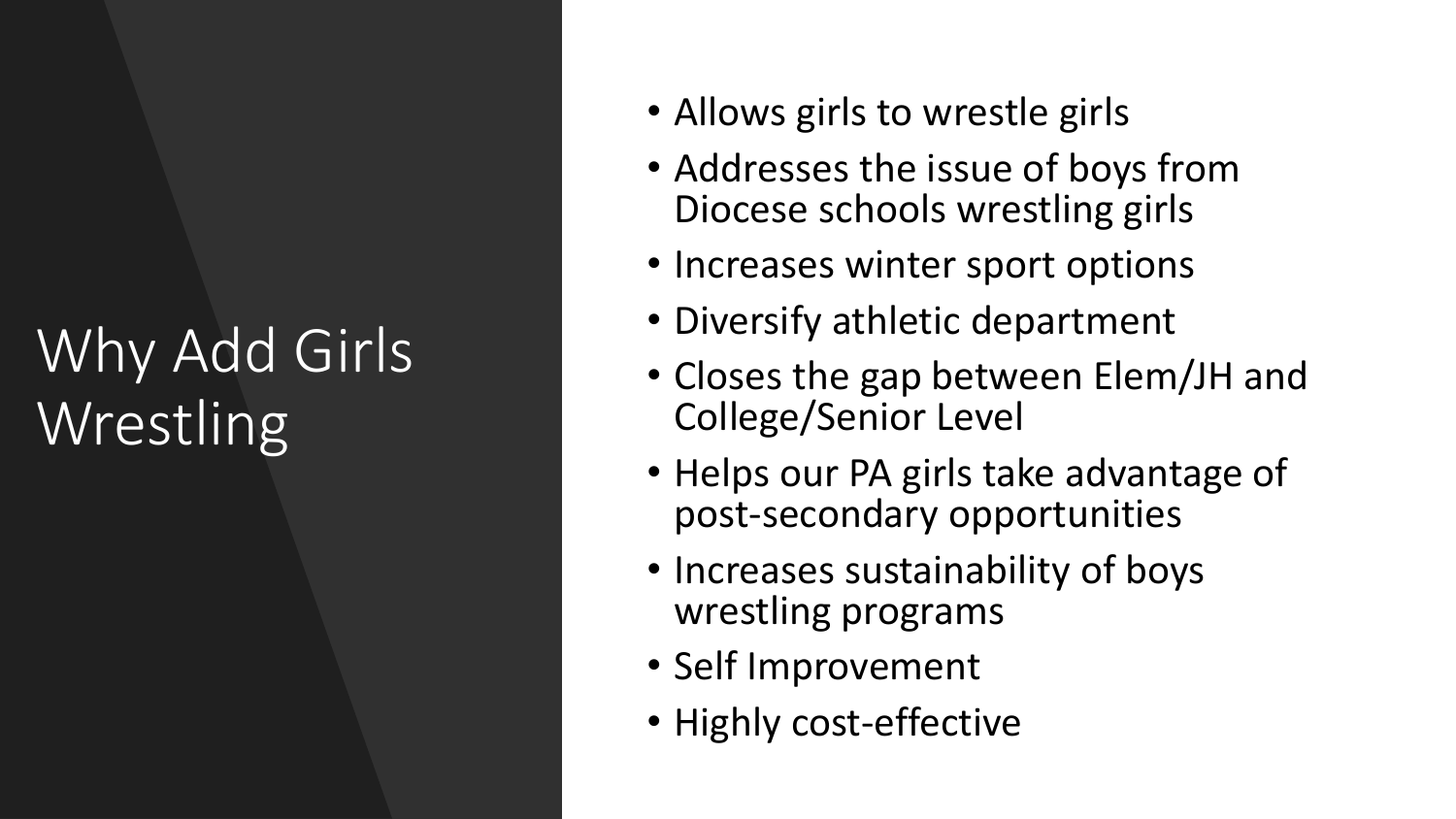What is required for Girls Wrestling to be sanctioned in PA

The Pennsylvania Interscholastic Athletic Association (PIAA) current rules require a minimum of 100 schools to have officially recognized girls wrestling programs before considering a proposal to add girls wrestling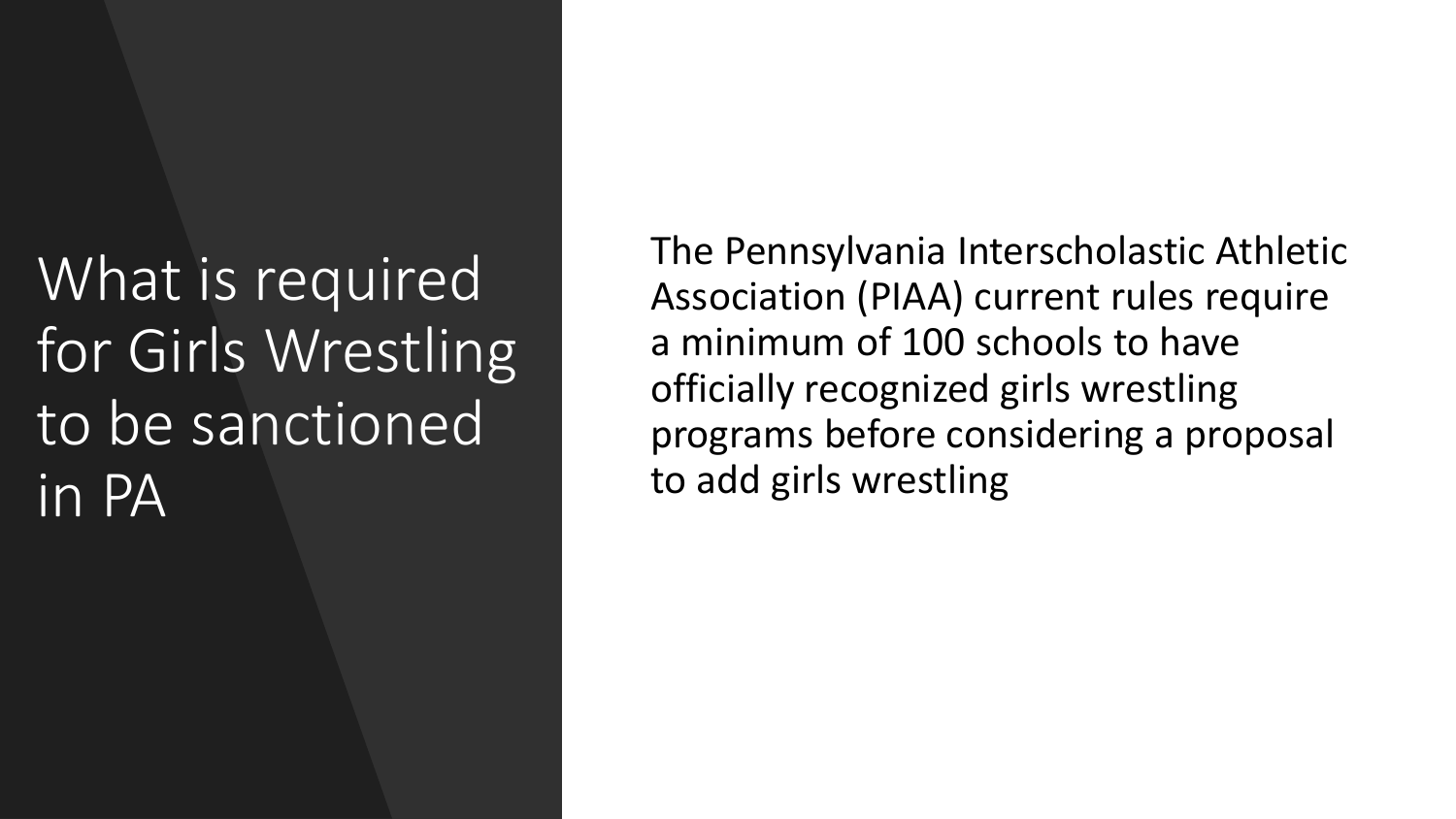## What is Considered a Girls Team

- School-affiliated
- School board approved
- Has a designated coach
- NO MINIMUM NUMBER OF GIRLS NEEDED TO MAKE UP A TEAM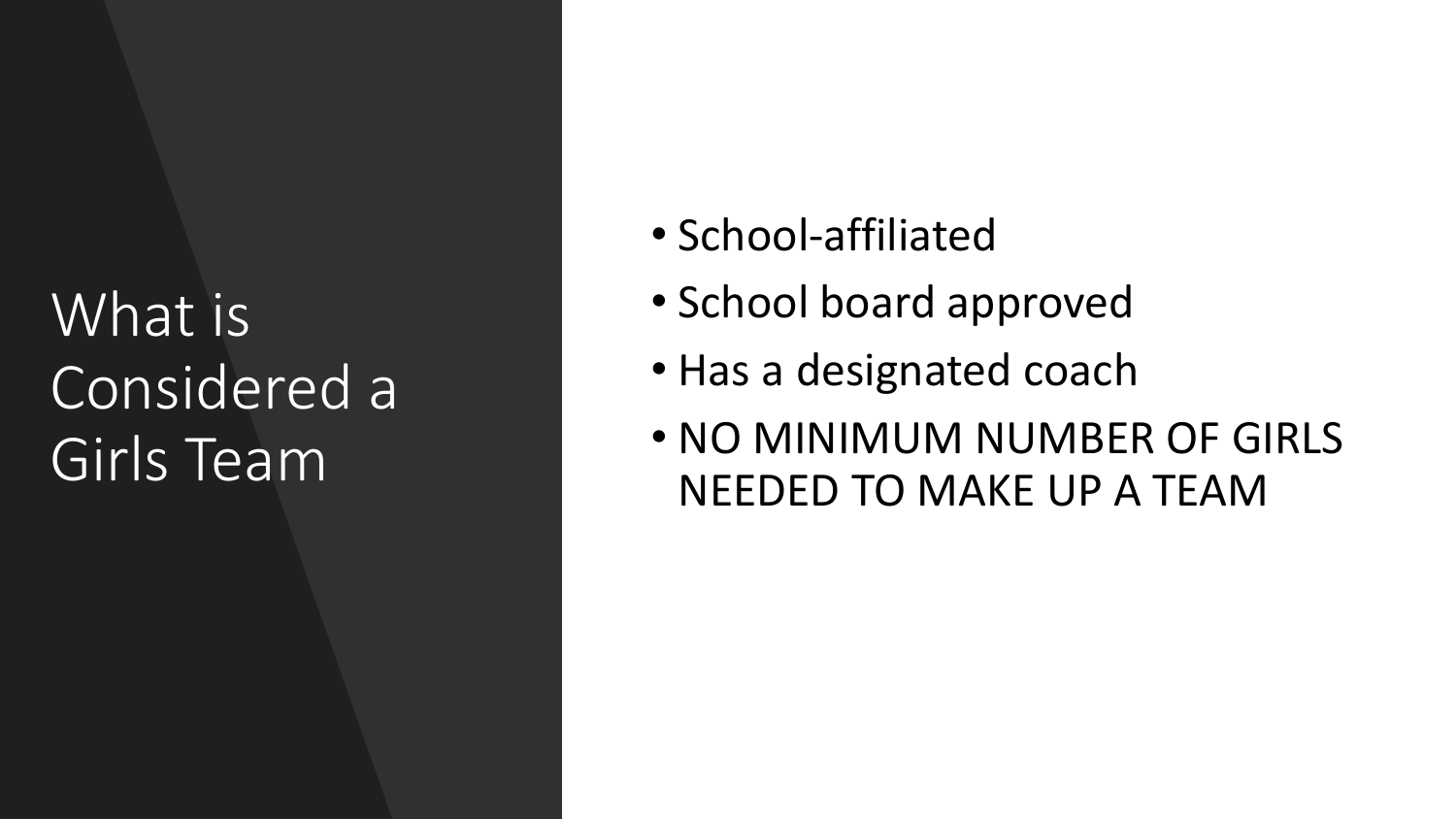# Q and A: How much will it cost to add a team?

- **Schools can use the same practice space, same mats, same coaches, and even attend some of the same events**
- You already have a mat and practice space, so there is no additional cost in these areas just because a girls team is created
- While a school can create a new coaching staff, the staff can also be the same as the boys team, thereby eliminating any additional coaching stipend expenditures
- Singlets for the girls If you already have had girls wrestling for your boys team, this won't even be an additional cost to what the school is currently paying because you are already outfitting them
- Travel for competition and events there are ways to minimize additional travel costs specifically for the girls team (e.g., follow boys schedule), therefore significantly limiting any additional cost for travel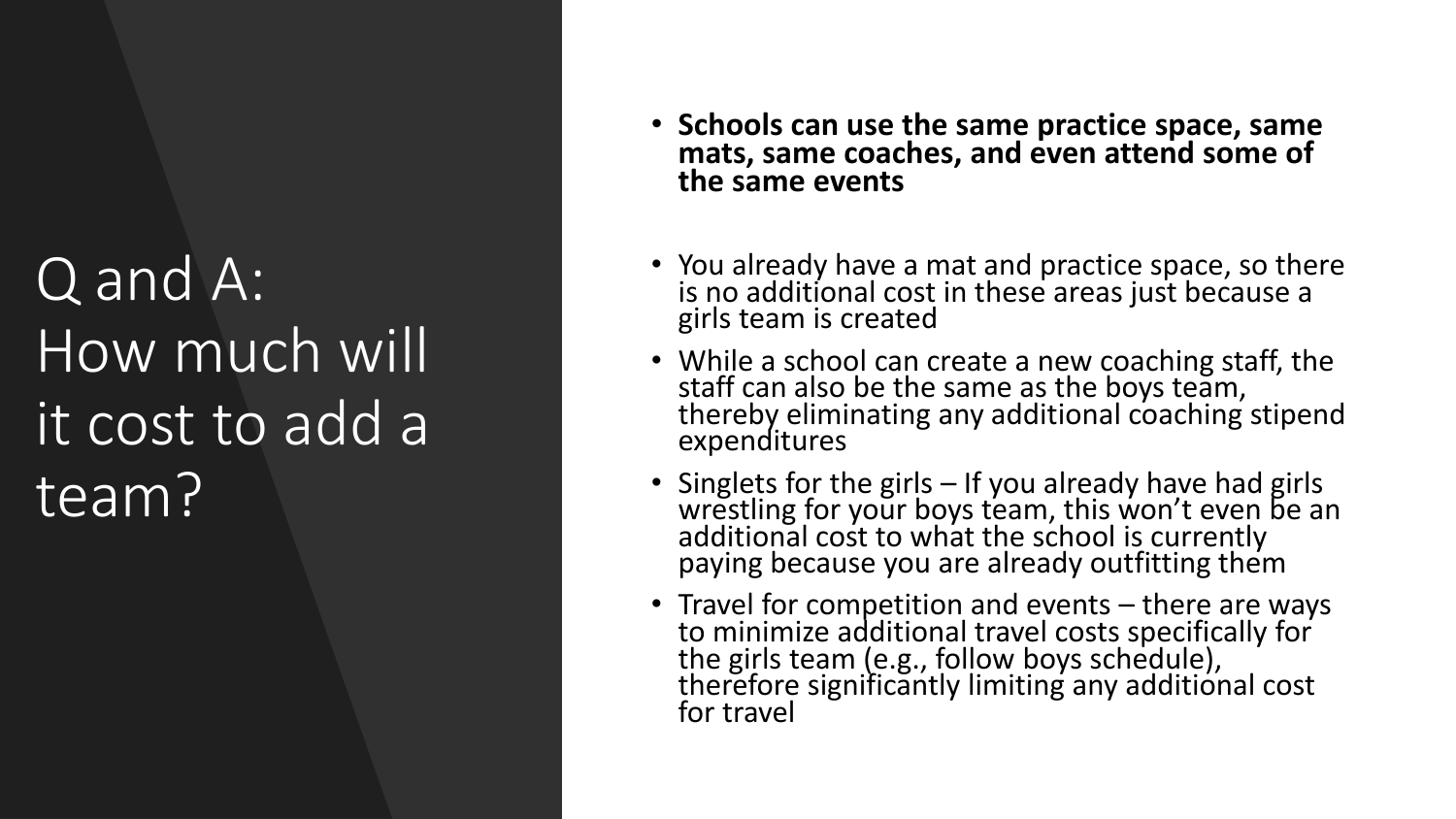### Q and A: How can I be sure I will have girls come out?

What if we haven't had any girls show interest?

- Girls prefer to wrestle other girls. When given the opportunity they come out for the sport
- States that have added girls wrestling have seen a 400% growth in participation
- Provides an opportunity for girls of all sizes to try wrestling
- Research has dictated that for many girls who try wrestling, it is the first sport they participate in
- RECRUITING IDEAS